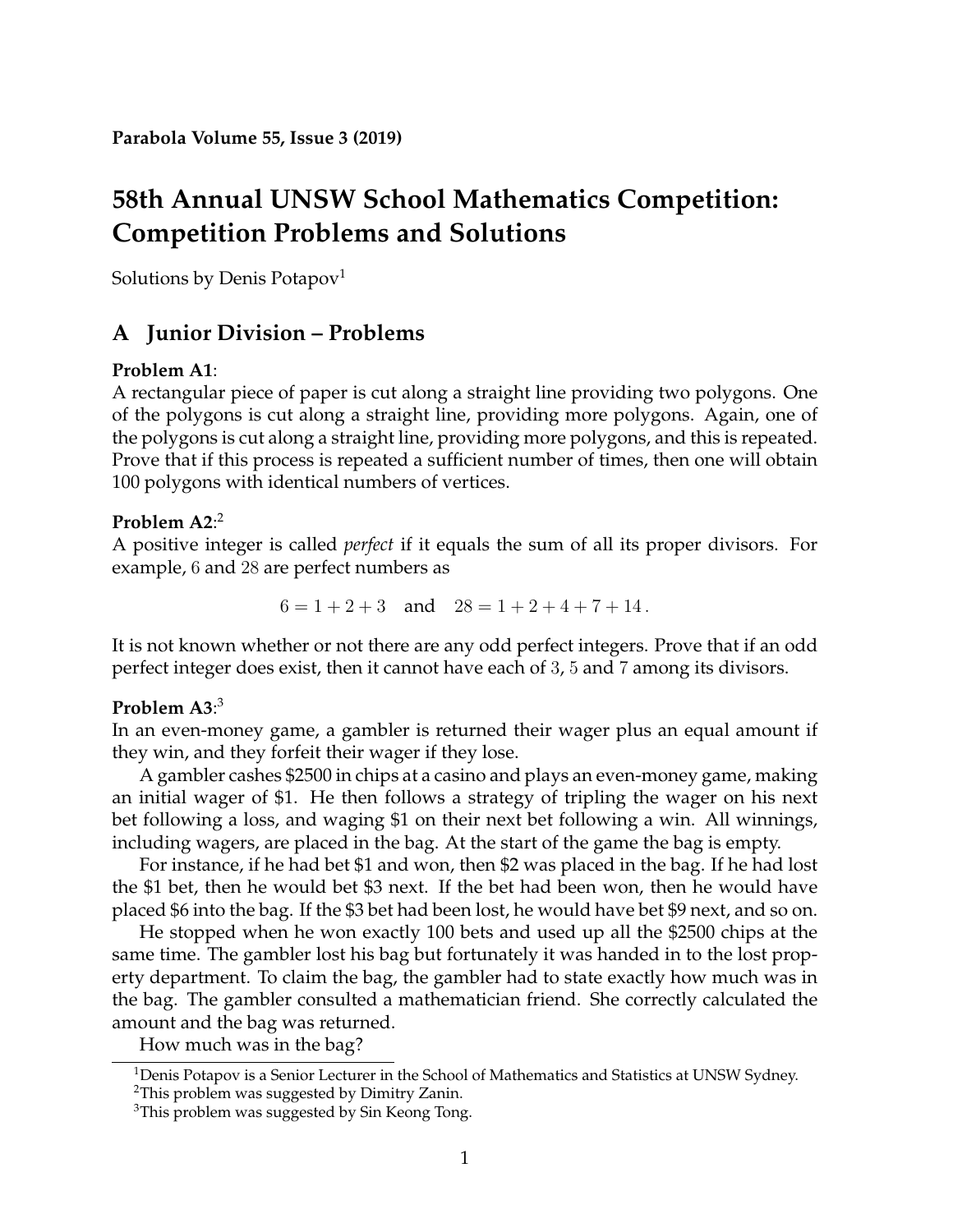#### **Problem A4**:

A square board tiled with  $9 \times 9$  squares was filled with positive integers, one in each square, in such a way that: (a) the difference between every two numbers in squares symmetric with respect to the main diagonal is a multiple of 9; and (b) no difference between two numbers in the same row is a multiple of 9.

Prove that the sum of the numbers on the main diagonal is a multiple of 9.

# **Problem A5**: [4](#page-1-0)

At a theme park there is a game where contestants throw a circular disk with diameter 3.8cm onto a rectangular floor completely tiled with 4cm by 4cm squares. A prize is awarded if the disc lands completely inside a tile. Assuming that the division lines between tiles are infinitely thin, what is the probability of success?

### **Problem A6**:

A bug sits at a corner of a rectangular box. The dimensions of the box are  $1 \times 1 \times 2$ . The bug can only travel on the faces and edges of the box. Find the shortest path for the bug to travel from its corner to the diagonally opposed corner.

# **B Senior Division – Problems**

## **Problem B1**:

Two players, Player A and Player B, play the following game. A set of 20 points is marked on a circle. The players take turns to connect two points on the circle with straight line segments, and with the additional constraint that the straight line segment is not permitted to intersect any prior straight line segment. Player A goes first.

Who should win and what strategy should they adopt?

### **Problem B2**:

You are given ten bags containing hundreds of coins. You are reliably informed that nine of the bags contain genuine coins, each weighing 10g, and the remaining bag contains counterfeit coins, each weighing 11g. You are provided with a scale with a display and you can remove coins from the bags to weigh them, either individually or collectively, but you are only permitted to make one weight measurement. How can you identify the bag with counterfeit coins from the one weight measurement?

<span id="page-1-0"></span><sup>&</sup>lt;sup>4</sup>This problem was suggested by Sin Keong Tong.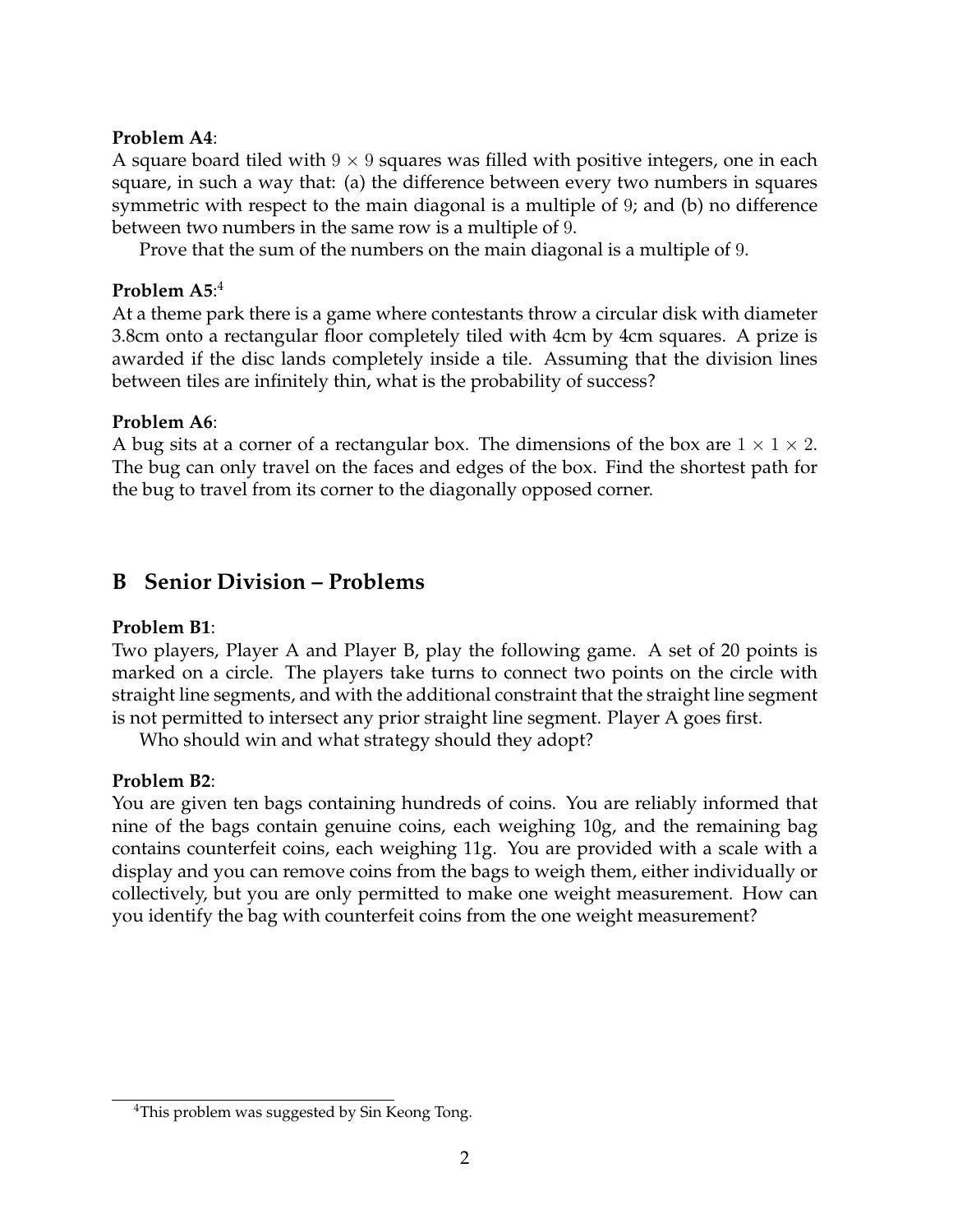#### **Problem B3**: [5](#page-2-0)

In an even-money game, a gambler is returned their wager plus an equal amount if they win, and they forfeit their wager if they lose.

A gambler cashes \$2500 in chips at a casino and plays an even-money game, making an initial wager of \$1. He then follows a strategy of tripling the wager on his next bet following a loss, and waging \$1 on their next bet following a win. All winnings, including wagers, are placed in the bag. At the start of the game the bag is empty.

For instance, if he had bet \$1 and won, then \$2 was placed in the bag. If he had lost the \$1 bet, then he would bet \$3 next. If the bet had been won, then he would have placed \$6 into the bag. If the \$3 bet had been lost, he would have bet \$9 next, and so on.

He stopped when he won exactly 100 bets and used up all the \$2500 chips at the same time. The gambler lost his bag but fortunately it was handed in to the lost property department. To claim the bag, the gambler had to state exactly how much was in the bag. The gambler consulted a mathematician friend. She correctly calculated the amount and the bag was returned.

How much was in the bag?

#### **Problem B4**: [6](#page-2-1)

Let  $\triangle ABC$  be a triangle and let every angle of  $\triangle ABC$  be acute.

Prove that

$$
R \le \frac{AB + BC + CA}{4},
$$

where  $R$  is the radius of the circumscribed circle.

#### **Problem B5**:

A tie-break game is played between two tennis players. The players take alternate serves and the tie-break game is won when one of the players wins on two successive serves. Each player has the same probability  $p$  of winning on their own serve. One of the players has just won a serve and it is their turn to serve next.

Find the probability that the other player wins the tie-break game.

<span id="page-2-0"></span><sup>&</sup>lt;sup>5</sup>This problem was suggested by Sin Keong Tong.

<span id="page-2-1"></span><sup>6</sup>This problem modelled on a suggestion by Dimitry Zanin.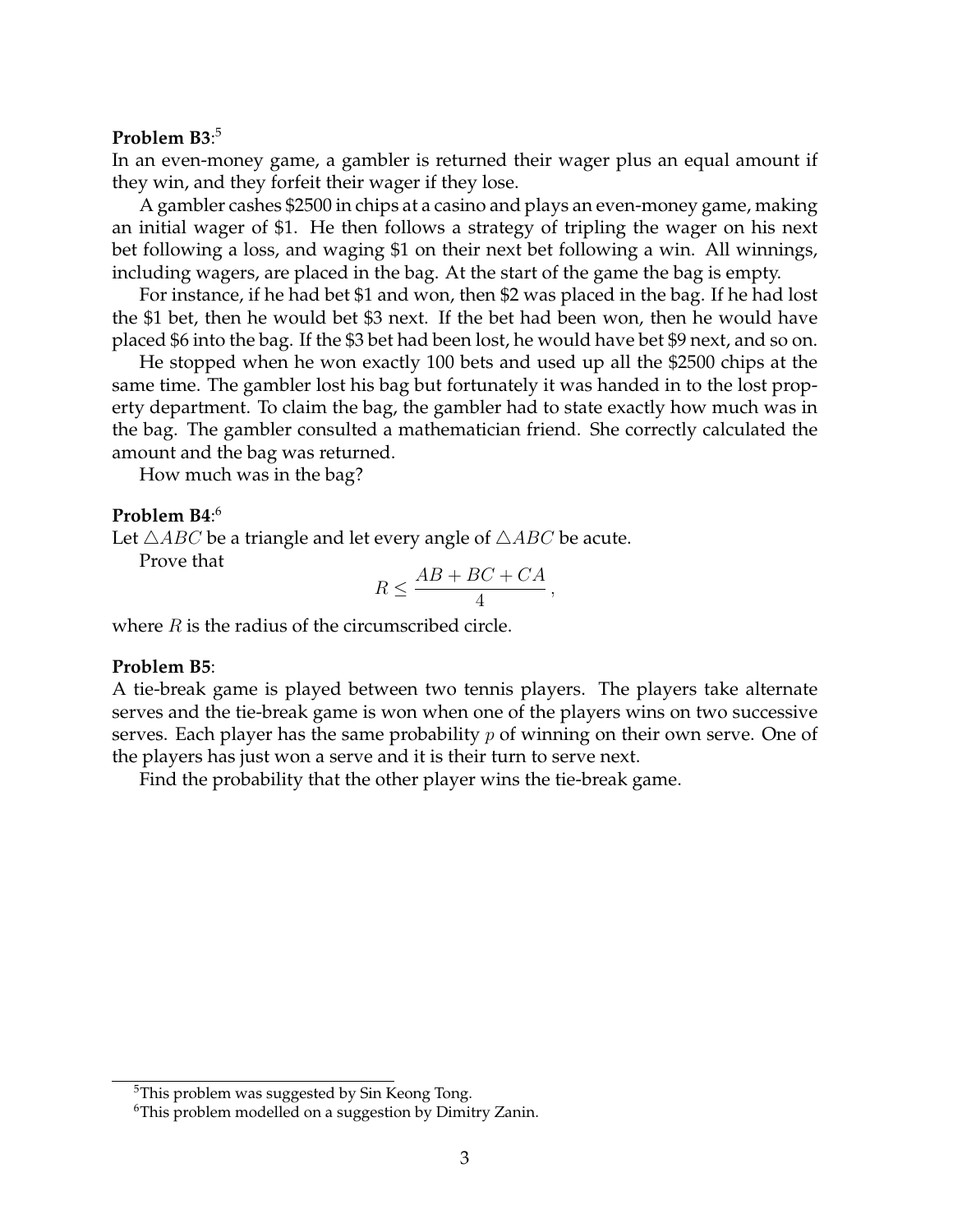## **A Junior Division – Solutions**

#### *Solution A1*.

If you cut a polygon along a straight line, then the two new polygons will have the same or fewer number of vertices except if one of the resulting parts is a triangle.

Hence, one can either find 100 triangles, or there are at most 99 triangles, in which case only the largest number of vertices observed on a polygon is  $4 + 99 = 103$ .

In the latter case, if the process is continued for sufficiently many steps, one will observe two polygons with identical vertices.  $\Box$ 

#### *Solution A2*.

Assume the contrary. That is, assume that  $n \in \mathbb{N}$  is such that n is odd and

$$
n = 3k 5l 7m a, \quad k \ge 1, l \ge 1, m \ge 1
$$

and  $a \in \mathbb{N}$  satisfies

$$
gcd(a, 3) = gcd(a, 5) = gcd(a, 7) = 1.
$$

Note that if  $m, m_1, m_2 \in \mathbb{N}$  and

$$
m=m_1m_2 \quad \text{and} \quad \gcd(m_1,m_2)=1\,,
$$

then

$$
S(m) = S(m_1) \times S(m_2),
$$

where  $S(m)$  is the sum of all divisors of m.

Let us show first that  $m \geq 2$  and  $k \geq 2$ . Indeed, if  $k = 1$ , then  $S(3) = 4$ , and

$$
4/S(n) = 2n.
$$

This contradicts the assumption that  $n$  is odd.

Similarly, if  $m = 1$ , then  $S(7) = 8$ , and

$$
8/S(n)=2n.
$$

This again contradicts to the assumption that  $n$  is odd.

From now on, we assume that  $m \geq 2$  and  $k \geq 2$ . We then have that

$$
2n = S(n) = S(3^{k}) \cdot S(5^{l}) \cdot S(7^{m}) \cdot S(a)
$$
  
\n
$$
\geq (3^{k} + 3^{k-1} + 3^{k-2}) \times (7^{m} + 7^{m-1} + 7^{m-2}) \times (5^{l} - 5^{l-1}) \times a
$$
  
\n
$$
\geq n \times \left(1 + \frac{1}{3} + \frac{1}{9}\right) \times \left(1 + \frac{1}{7} + \frac{1}{49}\right) \times \left(1 + \frac{1}{5}\right)
$$
  
\n
$$
> 2n.
$$

Therefore, the initial assumption that  $n$  is odd and has 3, 5 and 7 among its divisors is false.  $\Box$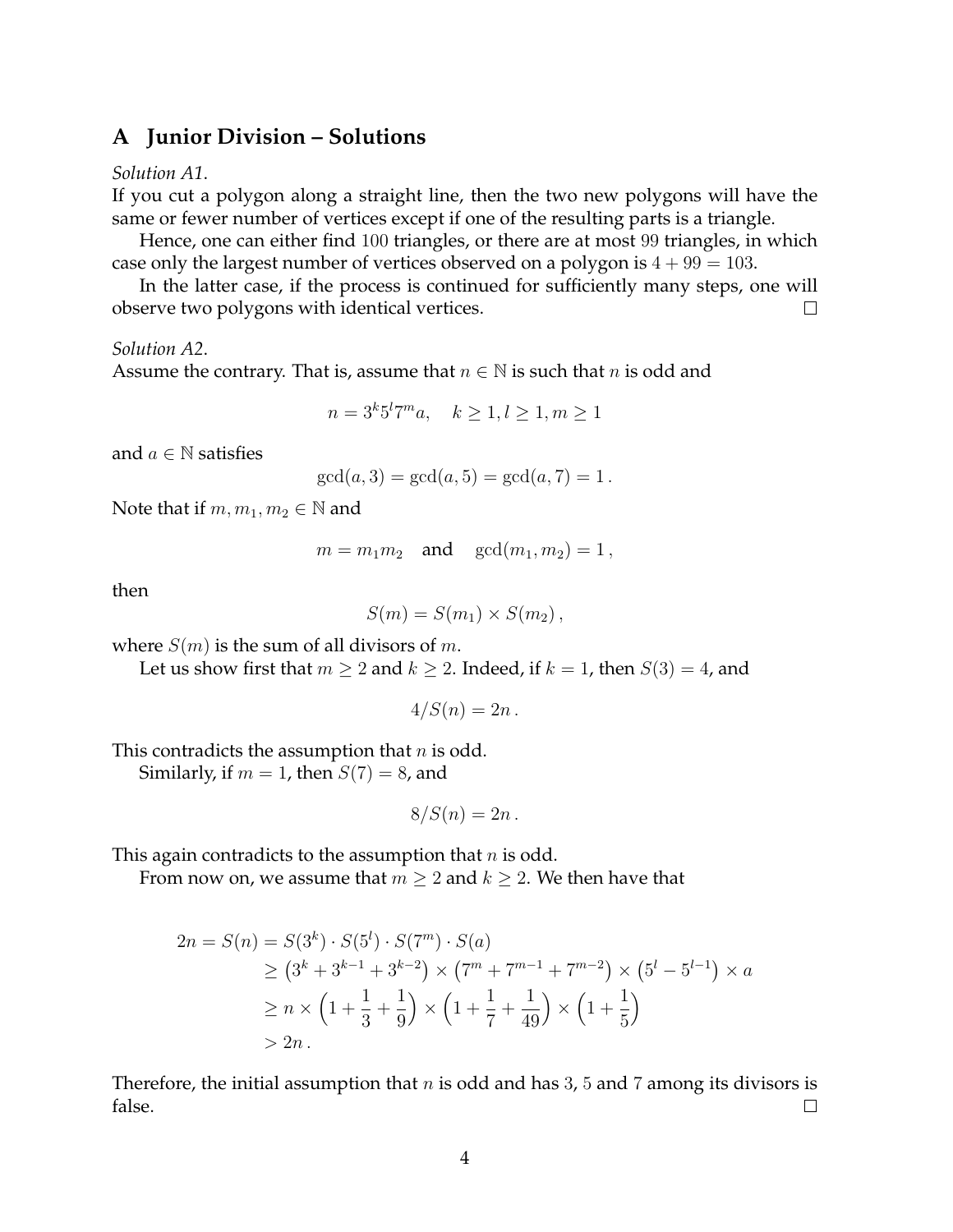*Solution A3*.

Note that if the gambler starts with bet \$1, experiences  $n-1$  losses and wins on *n*-th turn, then the amount of money used is

$$
M = 1 + 3 + \dots + 3^{n-1} = \frac{3^n - 1}{2}.
$$

At the end of this cycle, the gambler adds to the bag  $W = 2 \times 3^{n-1}$  dollars. That is,

$$
W = 2 \times \frac{2M + 1}{3}.
$$

Assume that we have  $100$  cycles. After the  $k$ -th cycle, the amount of money used is  $M_k$  and the amount added to the bag is  $W_k$ . We then have

$$
W_k = 2 \times \frac{2M_k + 1}{3}
$$
 and  $M_1 + \cdots + M_{100} = 2500$ .

Hence, we solve for the amount of money in the bag after the 100-th win:

$$
W_1 + \dots + W_{100} = \frac{4}{3}(M_1 + \dots + M_{100}) + 100 \times \frac{2}{3} = \frac{4}{3} \times 2500 + 100 \times \frac{2}{3} = 3400.
$$

*Solution A4*.

Condition (b) implies that every row has every remainder  $0, \ldots, 8$  when divided by 9 and each remainder appears exactly once in every row. Hence, the table has nine appearances of remainder 0, nine appearances of remainder 1 and so on. Condition (a) implies that off diagonal remainders come in pairs. Since the total number of integers with the same remainder is odd, one remainder should be on the main diagonal. Hence, the main diagonal has every remainder  $0, \ldots, 8$ , and so the sum of the remainders on the main diagonal is

$$
0+1+\cdots+8=9\times 4
$$

which is divisible by 9.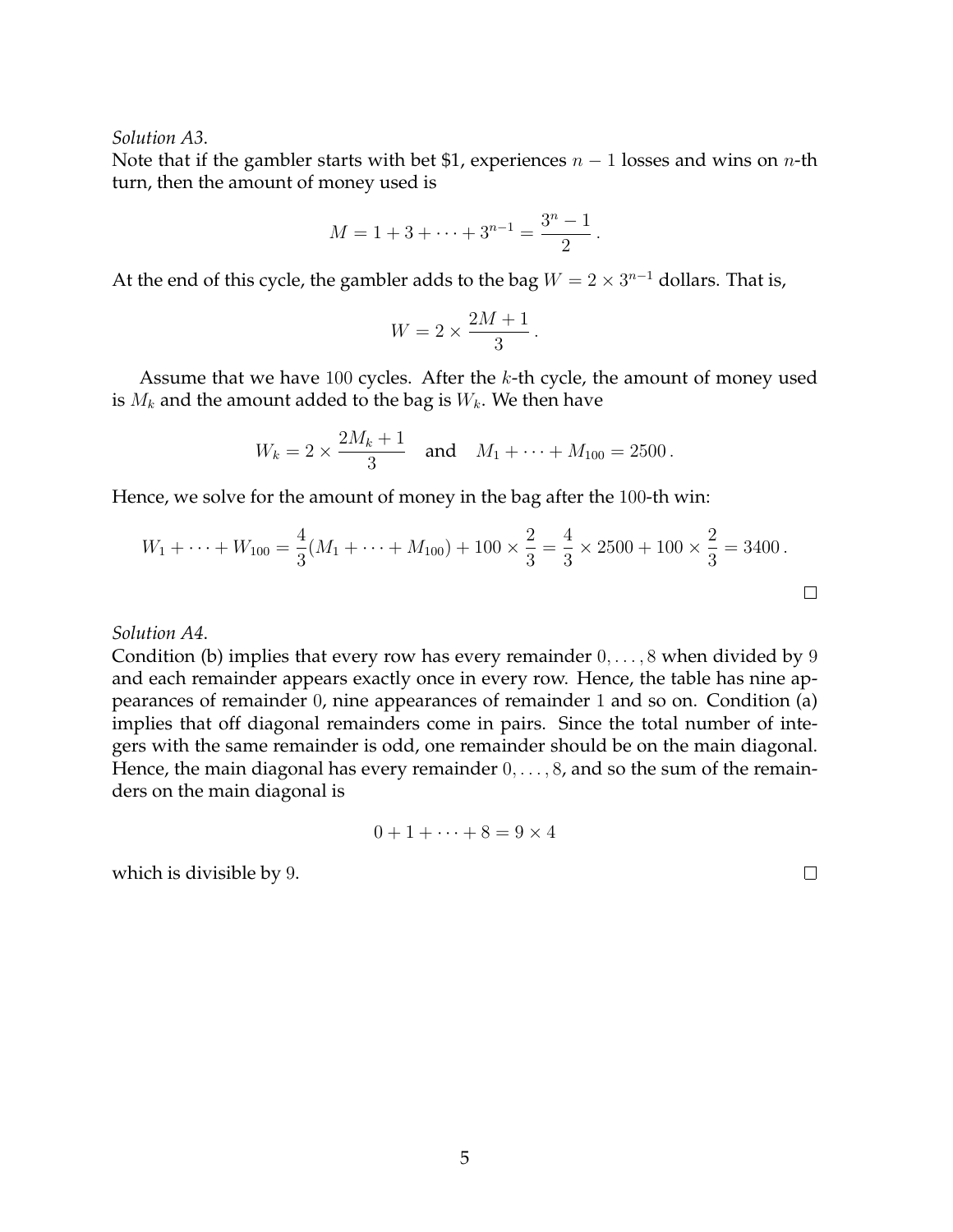*Solution A5*. The length of the red square below is  $4 - 3.8 = 0.2$ .



If the centre of the coin is within the red square, then the coin will lie completely inside the tile. The probability that coin lies within the tile is

Area of red square  
Area of tile 
$$
=
$$
  $\frac{0.2^2}{4^2} = \frac{1}{400}$ .

 $\Box$ 

#### *Solution A6*.

Label the vertices of the box as on the diagram and assume that the bug is at the vertex A. We need to find the shortest path to the vertex G.



If the bug travels across the edge  $EH$ , then, after unfolding the faces  $AEHD$  and  $EHGF$ , the shortest path across this edge looks as follows: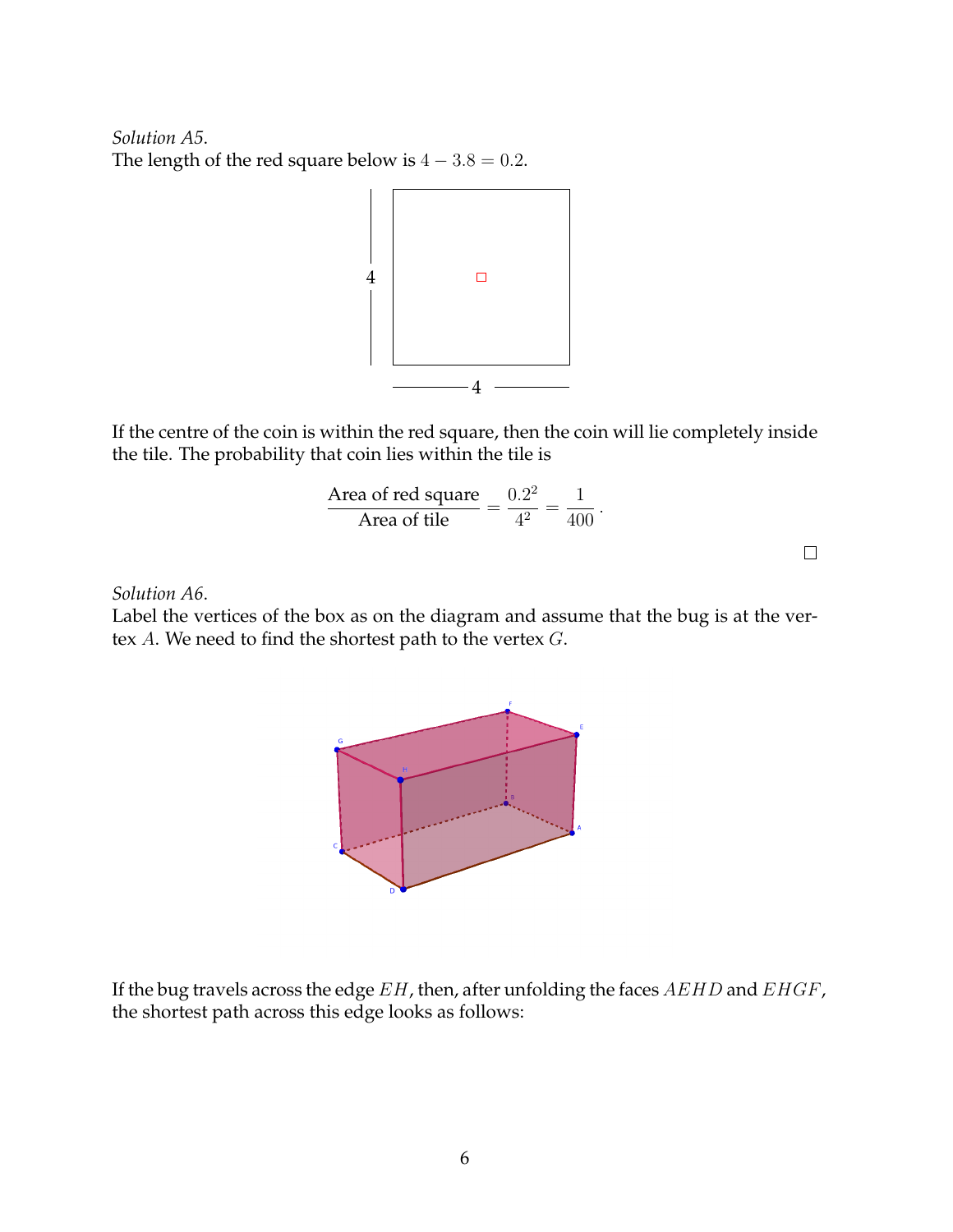

The length of such a path is

$$
\sqrt{2^2 + 2^2} = \sqrt{8}.
$$

Another possible travel is across the edge  $HD$ . In this case, after unfolding the faces  $AEHD$ and  $DHGC$ , the shortest path is as follows:



The length of such a path is

$$
\sqrt{3^2 + 1^2} = \sqrt{10} \, .
$$

Hence the shortest path is through the middle point of the edge  $EH$ .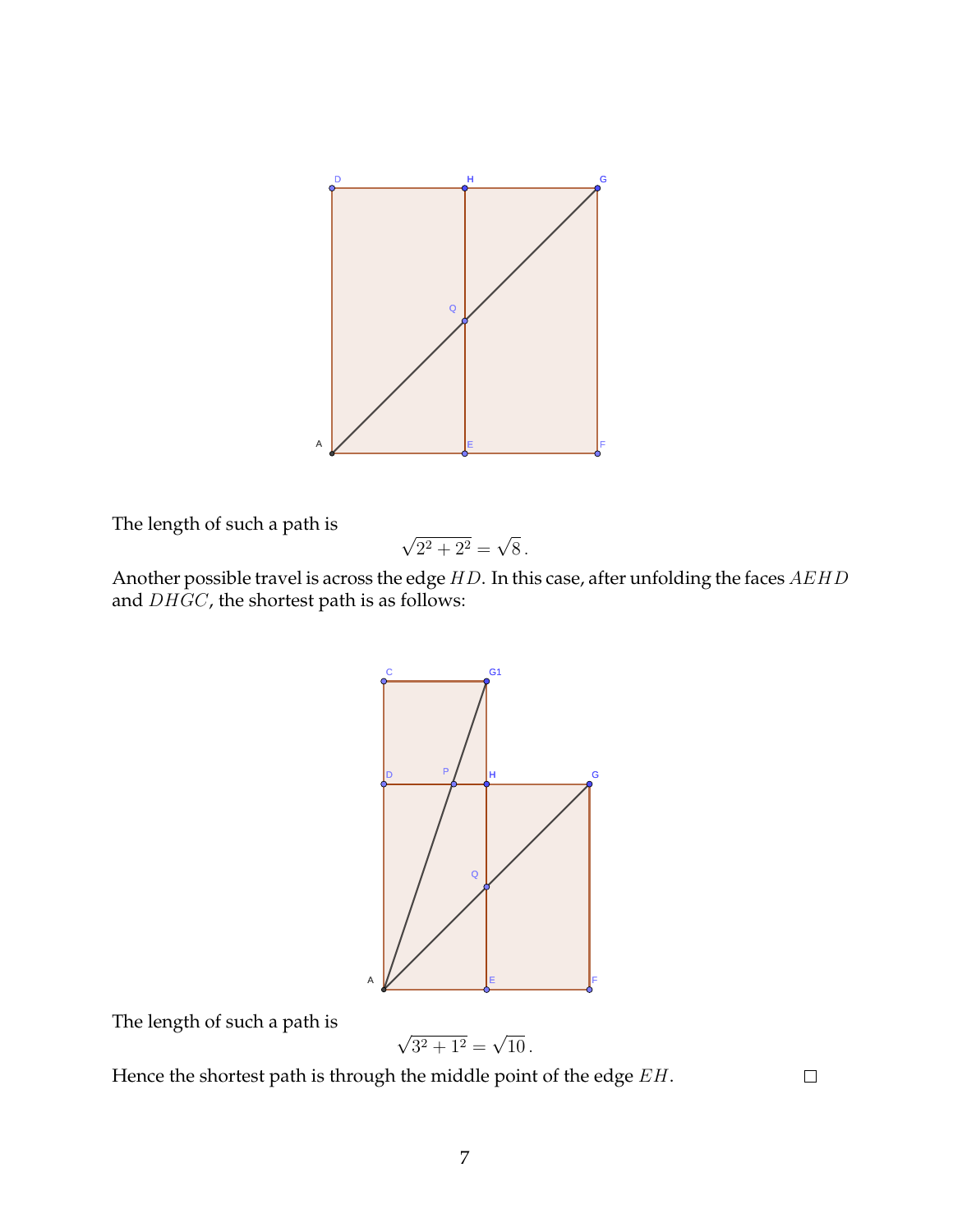## **B Senior Division – Problems**

#### *Solution B1*.

The first player wins every time by using the following strategy. On the first move, he draws the segment which splits the points into 9 and 9 on each side of the segment. On subsequent moves, the first player mirrors each move of the second player with respect to the segment above. Such approach ensures that there is always a move available for the first player. П

#### *Solution B2*.

Label the bags  $1, 2, \ldots, 10$ . Choose one coin from the bag 1, two coins from the bag 2, ..., ten coins from the bag 10. Weigh all of the chosen coins on the scale and assume that the reading is  $W$ . If all the coins where genuine, then the total weight is

$$
1 \times 10 + 2 \times 10 + \ldots + 10 \times 10 = 550g.
$$

However, if the bag  $N$  has all counterfeit coins, then

$$
N = W - 550.
$$

*Solution B3*.

Note that if the gambler starts with bet \$1, experiences  $n - 1$  losses and wins on *n*-th turn, then the amount of money used is, in dollars,

$$
M = 1 + 3 + \dots + 3^{n-1} = \frac{3^n - 1}{2}.
$$

At the end of this cycle, the gambler adds to the bag  $W = 2 \times 3^{n-1}$  dollars. That is,

$$
W = 2 \times \frac{2M + 1}{3}.
$$

Assume that we have 100 cycles. After the  $k$ -th cycle, the amount of money used is  $M_k$  and the amount added to the bag is  $W_k$ . We then have

$$
W_k = 2 \times \frac{2M_k + 1}{3}
$$
 and  $M_1 + \cdots + M_{100} = 2500$ .

Hence, we solve for the amount of money in the bag after the 100-th win:

$$
W_1 + \dots + W_{100} = \frac{4}{3}(M_1 + \dots + M_{100}) + 100 \times \frac{2}{3} = \frac{4}{3} \times 2500 + 100 \times \frac{2}{3} = 3400.
$$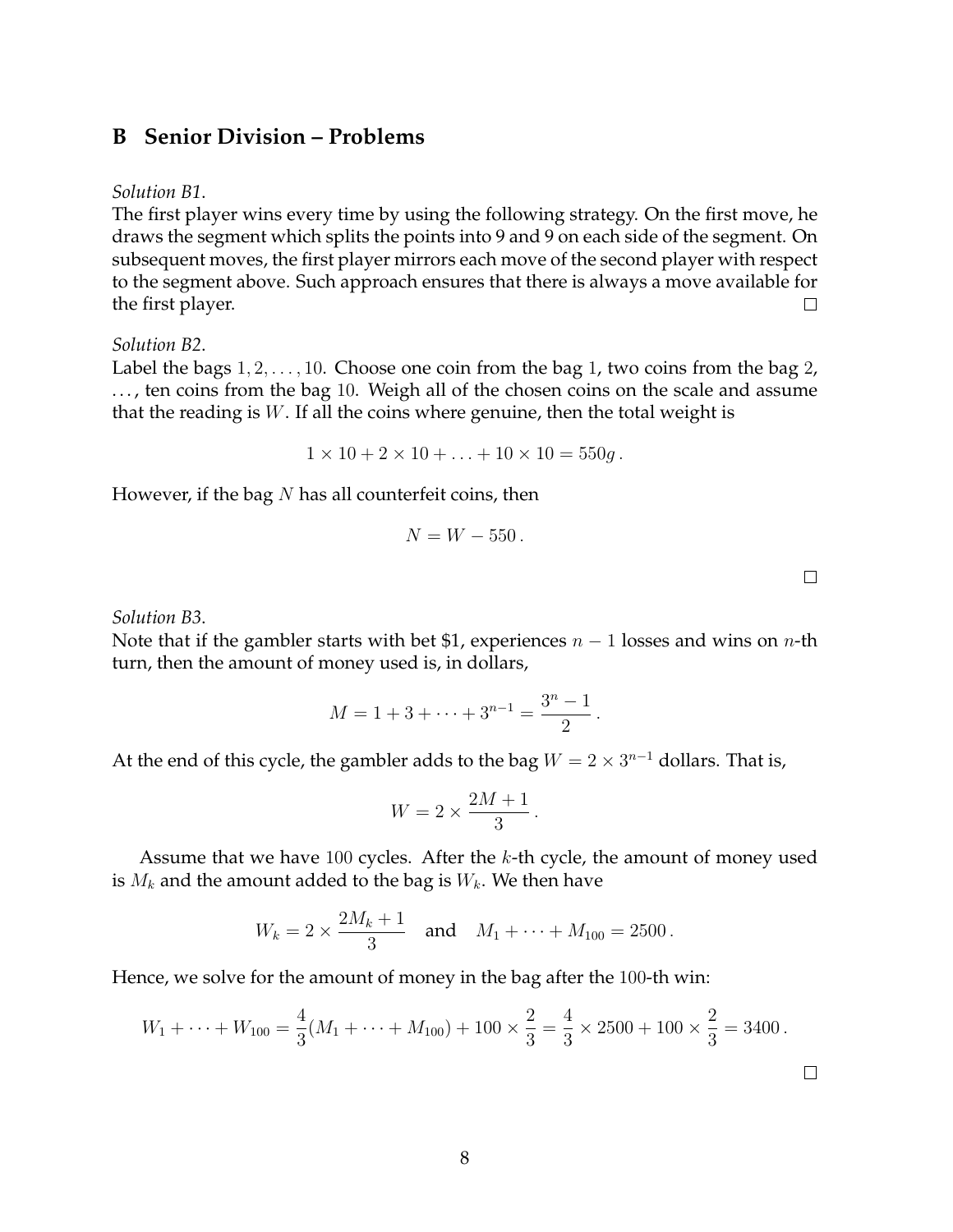*Solution B4*.

Look at the diagram below. Using the right angled triangle  $\triangle{ADG}$ , we see that

$$
AB = 2R\sin\frac{\beta}{2}.
$$

Similarly,

$$
AC = 2R\sin\frac{\alpha}{2} \quad \text{and} \quad BC = 2R\sin\frac{\gamma}{2}.
$$

Hence, we need to prove that

$$
\sin\frac{\alpha}{2}+\sin\frac{\beta}{2}+\sin\frac{\gamma}{2}\geq 2\,,
$$

where



We restate the problem as follows: prove that

$$
\sin x + \sin y + \sin z \ge 2,
$$

where

$$
x + y + z = \pi \quad \text{and} \quad 0 \le x, y, z \le \frac{\pi}{2}.
$$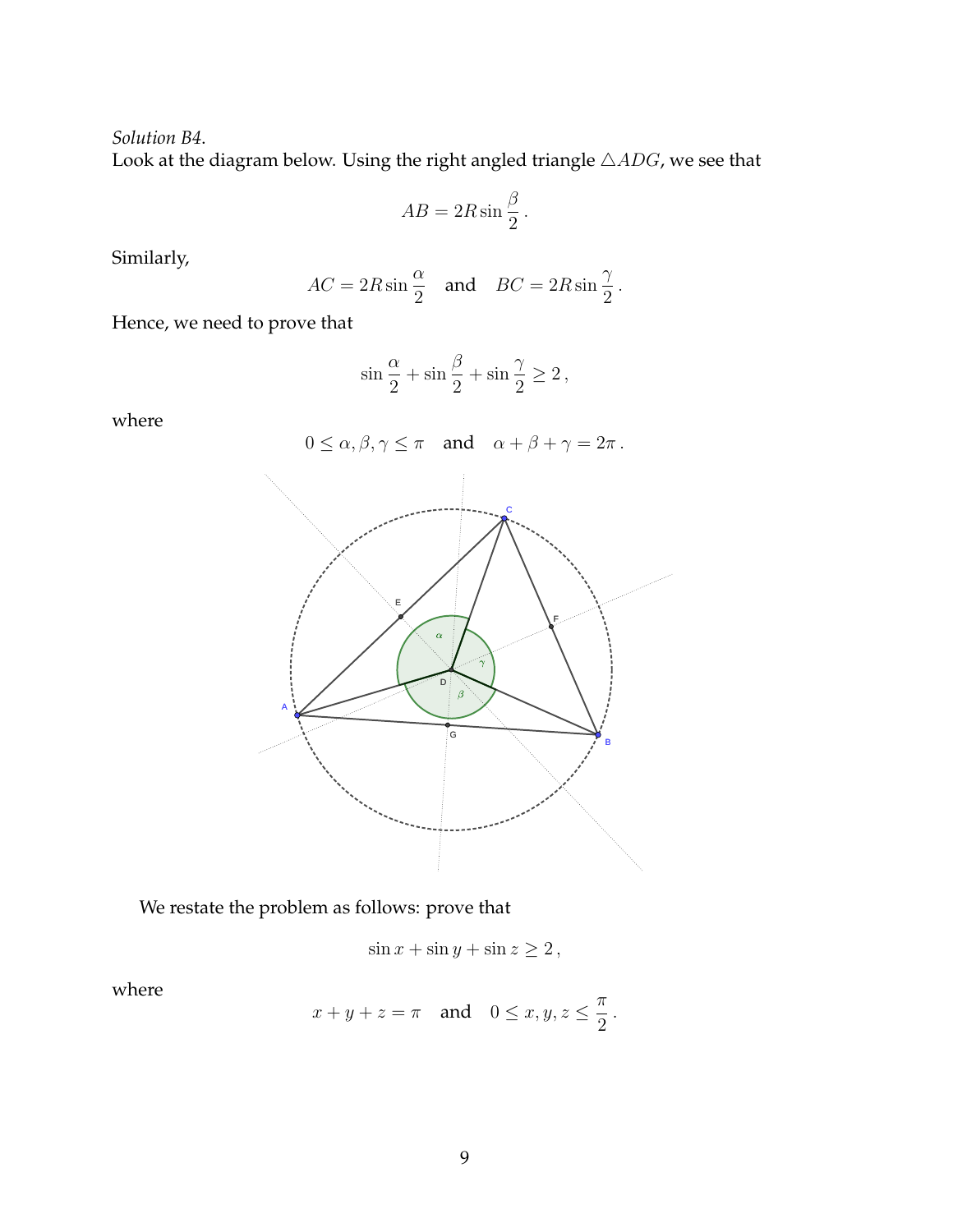The set

$$
\Omega = \{(x, y, z): \quad 0 \le x, y, z \le \frac{\pi}{2} \quad \text{and} \quad x + y + z = \pi\}
$$

is pictured on the following diagram. It is a triangle.



We note that the function

$$
h\mapsto \sin h, \quad h\in [0,\frac{\pi}{2}]
$$

is concave. Hence, the function

$$
f: (x, y, z) \mapsto \sin x + \sin y + \sin z, \quad (x, y, z) \in \Omega
$$

is concave.

We also note that a concave function on a convex polygon attains its minimum at the vertices of the polygon. Hence, we conclude that the function  $f$  attains its minimum at either points  $G$ ,  $I$  or  $C$  on the diagram. Note that

$$
f(G) = f(C) = f(I) = f(\frac{\pi}{2}, \frac{\pi}{2}, 0) = 2.
$$

Hence, the desired inequality is proved.